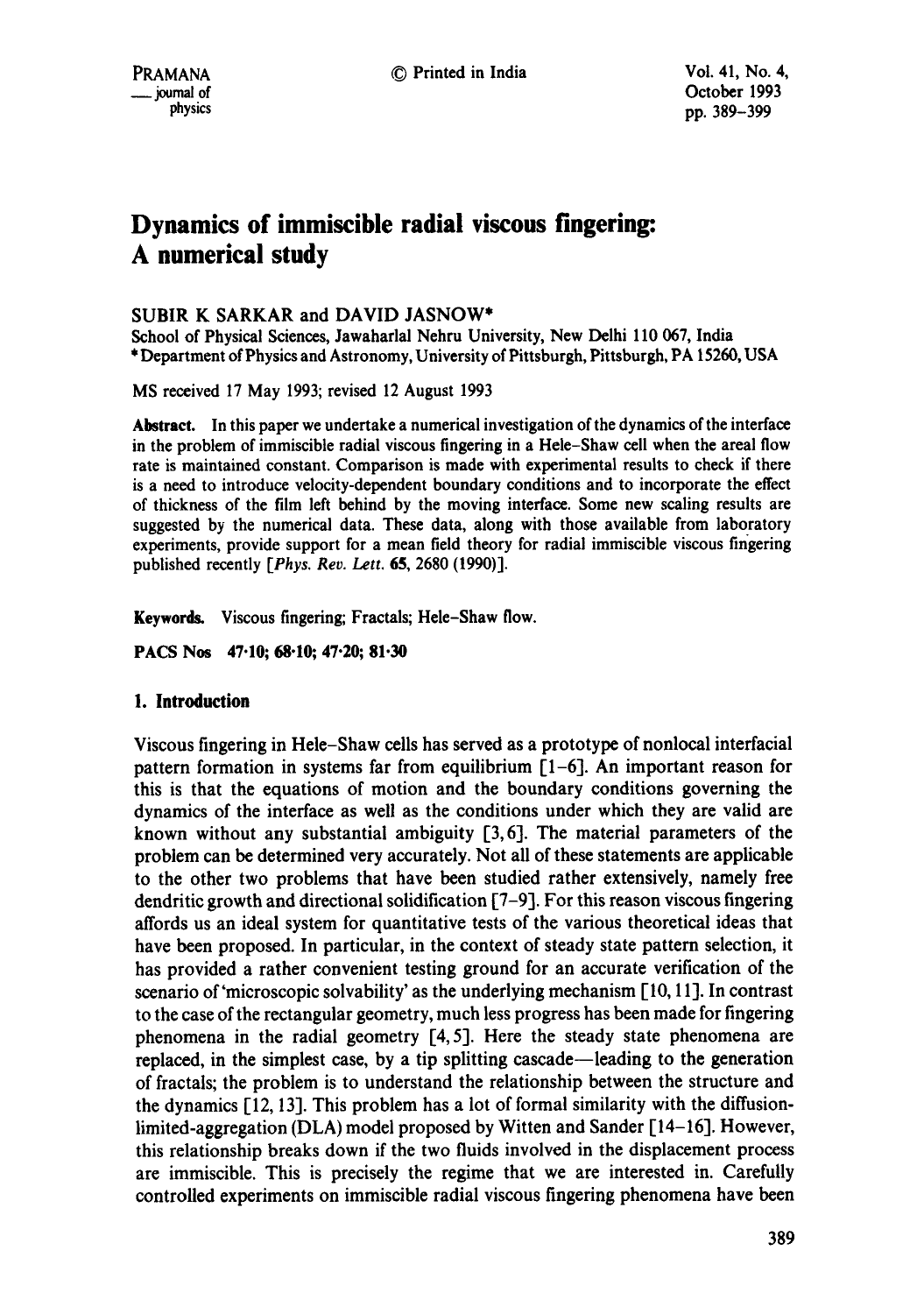performed [5] and the present work is an effort to complement and analyze the experimental data.

The goals of the present work are: (i) To study the dynamics on a computer and in the process satisfy ourselves that the dynamical equations employed do indeed provide a complete description of the observed data. In particular we have in mind whether velocity-dependent boundary conditions and allowing for finite film thickness are crucial [6, 10, 11]. This is important since any analytical work will be based upon these equations, and it is essential to establish their adequacy. (ii) To collect data that are not available from the experiments and (iii) to discover possible new aspects of the problem with special reference to scaling properties. Part (i) is qualitative to some extent since one can only detect qualitative deviations from those laboratory data which are not characterized in a precise quantitative manner. The organization of this paper is as follows: In  $\S 2$  we review the equations of motion of the interface. The field equations as well as the boundary integral version are given. Section 3 describes the numerical results in detail and § 4 contains the conclusions of this work. Here we should note that extensions have been made on the code used here to generate data on the domain of growth substantially beyond what is reported here. It seems that there is a crossover in some scaling properties as one goes beyond the 'intermediate' domain that we deal with here [17]. In this paper we limit ourselves to the task of presenting the numerical data in this intermediate time domain. This and ref. [5] provide the basis for a mean field theory of scaling in immiscible radial viscous fingering—a summary of which has already been published  $[13]$ .

#### **2. Equations of motion**

In a radial Hele-Shaw viscous fingering experiment a fluid of lower viscosity drives out a liquid of higher viscosity—the first fluid being injected at the center of the cell. The cell is made up of a pair of thick and transparent circular plates, one placed on top of the other with a small gap. The plates are very smooth and the placement must be such that the spacing between the plates is constant to a very high degree (1% or better). For reasons to be explained below, we shall deal with a situation in which the displacing fluid is a gas. Also we choose the displaced liquid to be one that wets the cell. The experiment can be most simply performed under two kinds of operating conditions: (1) The displacing fluid is injected at a constant pressure and (2) the areal rate of the displacement of the liquid is constant. As in ref. [5] we choose the second condition since it offers some very definite advantages which will be noted below. Figure 1 is a schematic representation of the experimental arrangement to which the following equations refer.

The relationship between the fluid velocity u, averaged over the direction transverse to the plates, and the pressure field (which does not vary in the transverse direction) is given by:

$$
\mathbf{u} = -(b^2/12\mu)\nabla p \tag{1}
$$

Here  $p$  is the pressure in the fluid and is a function of the  $x$  and  $y$  coordinates, the axes being in the plane of the plates;  $\mu$  is the viscosity of the fluid and b is the spacing between the plates. Since we choose the displacing fluid to be a gas,  $\mu$  is very small and it follows from (1) that the pressure is uniform within the gas, although it could be a function of time. Next, since the displaced liquid is incompressible,  $\nabla \cdot \mathbf{u} = 0$ ,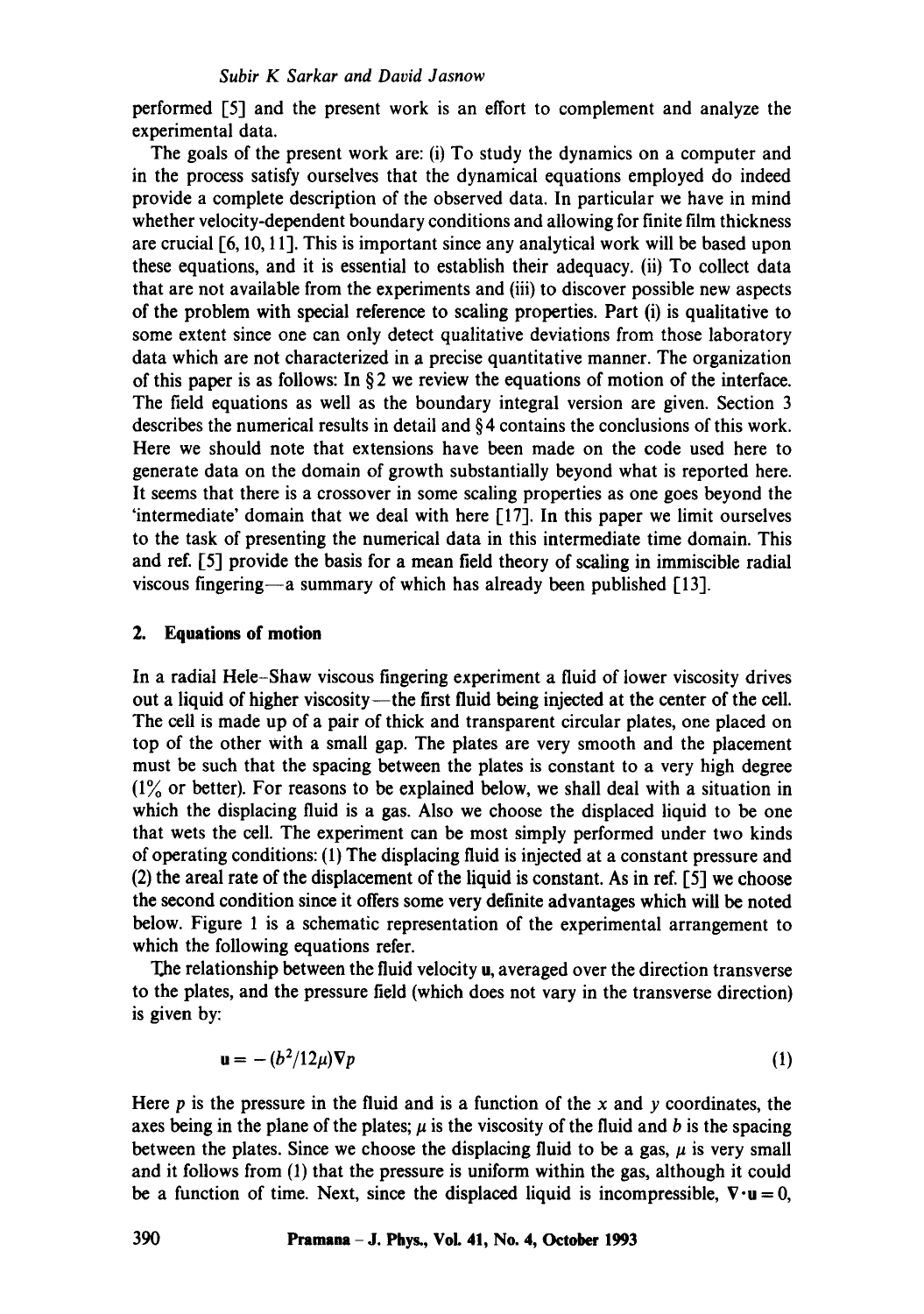*Immiscible radial viscous fingering* 



Figure 1. Schematic diagram of the experimental arrangement and the equations of motion.

which leads to the field equation for the pressure:

$$
\nabla^2 p = 0. \tag{2}
$$

During the motion of the interface, the liquid is not completely displaced by the gas even if the liquid wets the cell. For values of the normal velocity of the interface not too large, the thickness  $(t)$  of the liquid layer left behind on each of the plates is given by

$$
t = 0.67b(\mu v_n/T)^{2/3}.
$$
 (3)

 $v_n$ , the normal velocity of the interface, is related to the normal velocity  $(u_n)$  of the liquid immediately ahead by

$$
u_n = v_n(1 - 2t/b). \tag{4}
$$

Equation (1) gives the instantaneous normal velocity of the interface once the pressure field is determined. But for this one needs to know the boundary conditions in addition to the field equation (2). The far field boundary condition is determined from the fact that the velocity field is radially outward and is independent of the angular position. Combining this with the fact that the flux is constant, one can determine the pressure gradient from (1). Hence at large distances

$$
dp/dr = -(6\mu Q/b^2 \pi r),\tag{5}
$$

where  $\overline{O}$  is the areal displacement rate. On the liquid side of the interface, the pressure  $(p_1)$  is given by the Park-Homsy equation [6]:

$$
p_{\rm I} = p_{\rm o}(t) - \left[ (\pi T/4R) + 7.6(T/b)(\mu v_{\rm n}/T)^{2/3} \right]. \tag{6}
$$

This equation is valid when  $(\mu v_n/T)$  is much less than unity and the liquid wets the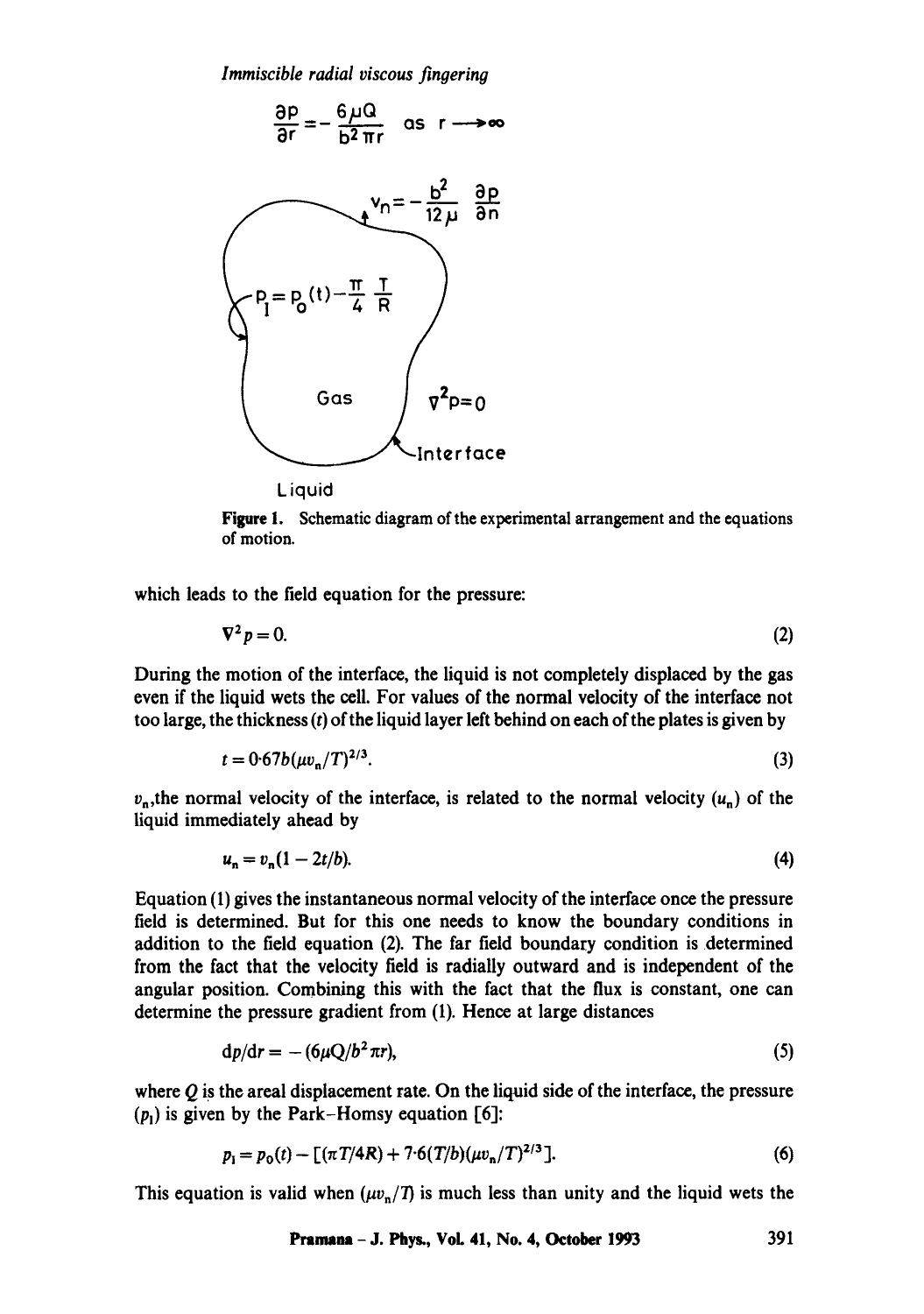cell. Here  $p_0(t)$  is the uniform pressure within the gas, R is the radius of curvature of the interface in the plane of the plates and  $T$  is the surface tension between the two fluids. Unfortunately, in (3), (4) and (6) one has to deal with nonlinear terms which would make numerical computation of the dynamics even more extensive. For this reason, we assume that the velocity-dependent terms in the boundary condition and the finiteness of the film left behind can be ignored; in this work we have set  $t=0$  and  $u_n = v_n$ . In the constant-flux operating mode the maximum interfacial velocity decreases as the structure grows so that the velocity-dependent correction decreases in absolute terms. But given the fact that the deviation from the constant pressure condition on the interface is small anyway compared to the viscous pressure drop and that small terms are known to affect long-term dynamics in these problems, one cannot be sure, a priori, about the validity of this approximation. In fact, by way of comparison with experimental data, we want to check that ignoring the velocity-dependent correction does not at least introduce qualitative changes. One more advantage of having constant flux and ignoring velocity-dependent terms as well as film thickness is that the dynamics can be made entirely dimensionless by choosing appropriate units for pressure, length and time [18]. So the description becomes completely independent of material parameters and is thus applicable to any liquid-gas pair.

Since we are interested in the dynamics of the interface and not in the pressure field everywhere, a convenient way to do the numerical calculation is provided by an equation which involves only the interfacial degrees of freedom. In the dimensionless units mentioned above, this equation is [19]:

$$
-(1/2R(s)) = \int_{\text{Interface}} [G(s, s')v_{n}(s') - (1/R(s'))\nabla' G \cdot n(s')]ds' + C_{0}(t). \quad (7)
$$

The dynamics are described in terms of a function  $\Theta(s)$  which is the tangent angle **as** a function of the arclength parameter (s). G is the Green's function given by *G(s,*   $s'$ ) = -(1/2 $\pi$ )ln|r(s) - r(s')|, r(s) being the two-dimensional position vector for the interfacial point with the arclength coordinate *s*.  $C_0(t)$  depends on time only and is found as a part of the solution,  $n(s')$  is the unit normal vector directed into the displaced fluid at the point s'. The flux conservation equation is given by

$$
\int_{\text{Interface}} v_n(s) \, \mathrm{d}s = 2\pi \tag{8}
$$

The constant  $C_0(t)$  has its origin in the boundary condition on the pressure field at infinity and its instantaneous value can be determined by combining  $(7)$  and  $(8)$ . Once the normal velocities are found from (7) and (8), the change in the interface follows from geometrical considerations. The time evolution of  $\Theta(s)$  is calculated from the equation

$$
d\Theta(\alpha)/dt = -(1/S_T)(\partial v_n/\partial \alpha) - (S_T/R(\alpha))[g(\alpha) - \alpha g(1)], \qquad (9)
$$

where  $\alpha = s/S_T$ ,  $S_T$  being the instantaneous total length of the interface. Thus  $0 \leq s \leq S_{\tau}$ .  $g(\alpha)$  is defined by

$$
g(\alpha) = \int_0^{\alpha} \left[ v_n(\alpha') / R(\alpha') \right] d\alpha'.
$$
 (10)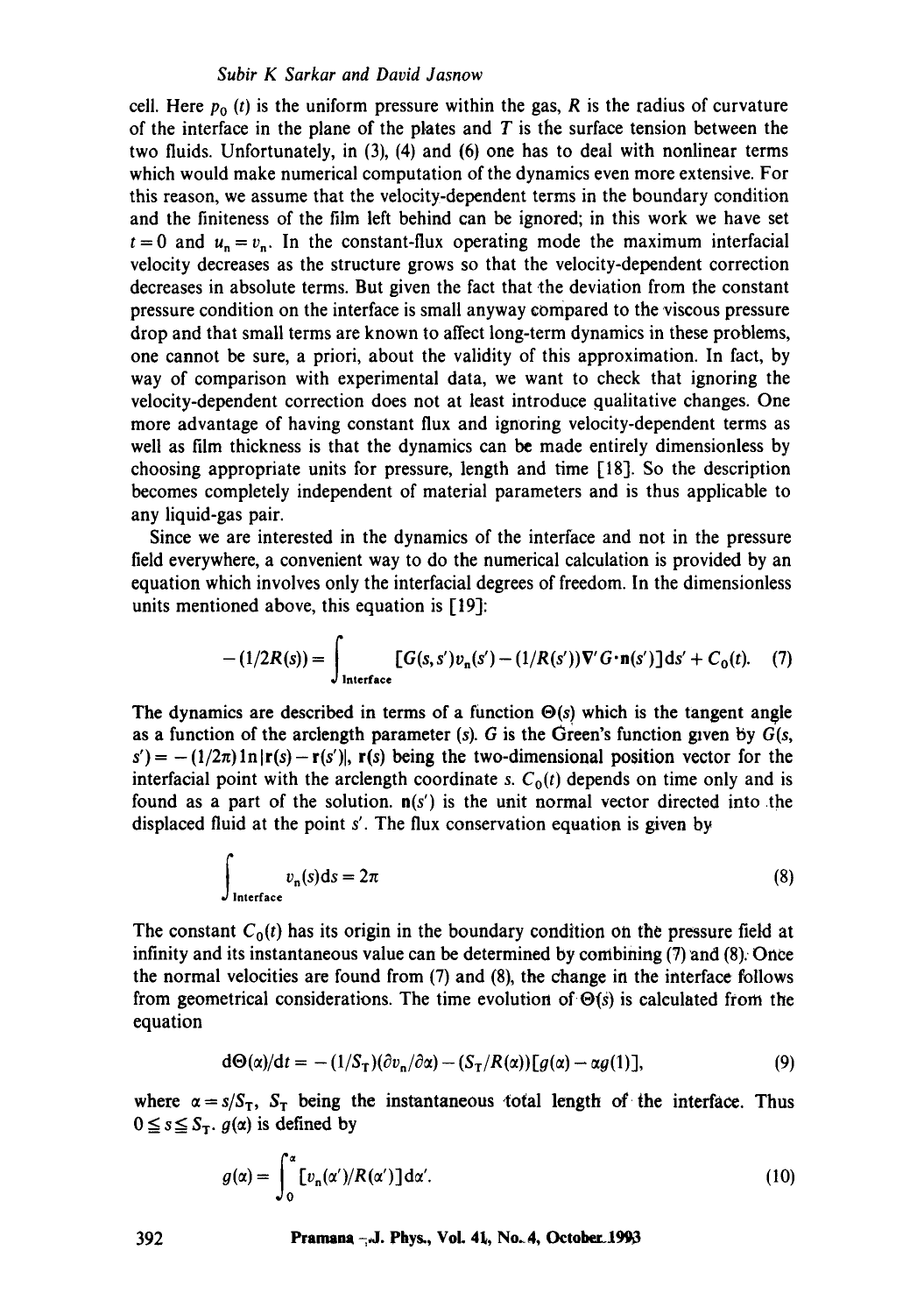The time dependence of  $S_T$  is given by

$$
dS_T/dt = S_T g(1). \tag{11}
$$

A numerical scheme for solving this type of integro-differential equations has been described elsewhere [19].

# **3. Results**

Before comparing the numerical results directly with the experimental data, it is important to remember certain aspects of the code we use. For a sinusoidal perturbation of m-fold symmetry, the initially circular interface becomes unstable when the radius of the circle exceeds some critical value  $r_m$ . In an experiment the initial deformation is typically of five bulges, but they are certainly not fully symmetric. The source of this perturbation presumably is the nonuniformity of the spacing between the plates (which is always present and cannot be controlled beyond a certain limit). In the numerical scheme there is no such noise except for what is inherent to any such code and in the initial deformation of the interface with four-fold symmetry. Ideally one would like to start with a radius near  $r<sub>4</sub>$ . Unfortunately we have to take an initial radius several times this value. The reason being that the interface is discretized into  $N_G$  points equally spaced in arclength. In order to maintain a proper level of resolution  $N<sub>G</sub>$  is dynamically increased as the structure grows. However, for a given choice of the dimensionless growth step  $\varepsilon$  (defined as the maximum value of the ratio of the local normal interface displacement to the local radius of curvature in one step of integration) and for a given value of  $S_T$ ,  $N_G$  cannot be increased beyond a limit without introducing numerical instabilities. At the same time, if the value of  $N_G$  is lower than about 100 (even for a near circular interface) the resolution is unacceptable. The only way to satisfy all these constraints is to start with a radius which is substantially higher than  $r_4$ . We always start with a total arclength of 1900 and a small four-fold symmetric perturbation so that  $\Theta(\alpha)$  is of the form

$$
\Theta(\alpha) = 2\pi\alpha + \beta\sin(8\pi\alpha),\tag{12}
$$

with  $\beta$  = 0.05. But, as we have mentioned already, the radius is much higher than  $r_4$ so that we are starting with a small perturbation in a domain where the interface is well into the region of instability. Clearly, this fails to mimic the 'real life' growth at early times. However, at later times this may become immaterial. In particular, we hope that it does not influence the scaling aspects of the dynamics. Our final remark is concerned with the numerical detection of the existence of scaling itself. A basic criterion for this is that the data should span a sufficiently wide range of scales. In our simulations the range of the data available before numerical errors become unacceptable is essentially the same as in with the data the laboratory setup of ref. [5]. For some pairs of variables this range provides convincing evidence of scaling. But for some others it is not so satisfactory and our search for scaling has been guided partially by the mean field theory that has been developed [13].

## *3.1 Fractal geometry and fractal dimension*

Sander *et al* [20] have also performed numerical integration on the same problem, but with the difference that in their work the pressure was maintained constant inside the driving fluid. In contrast we maintain a constant flux condition. Except for the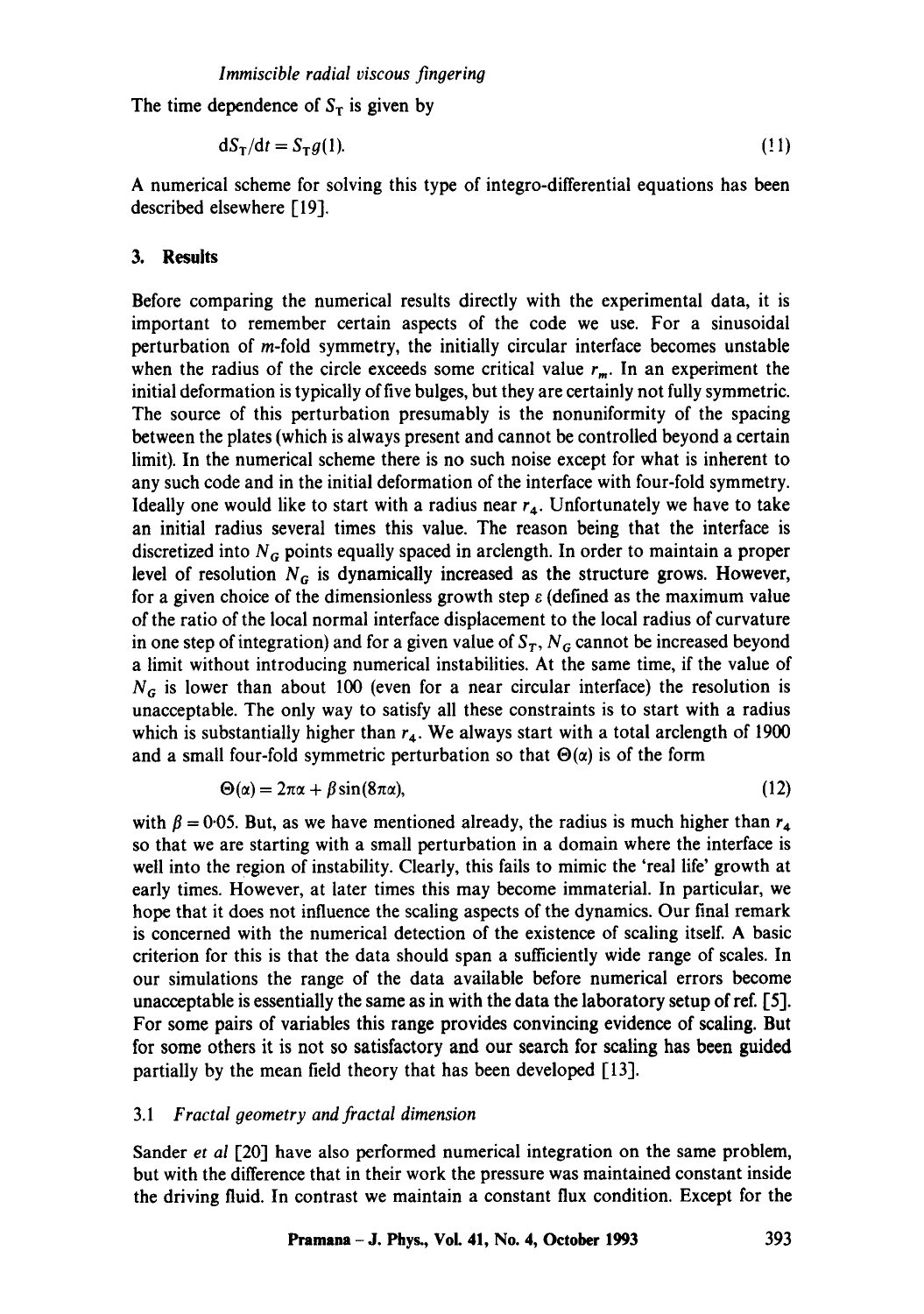

Figure 2. Area vs radius of gyration in one run. The slope is  $d_f$ .

artificial four-fold symmetry we impose, there is no qualitative distinction between the time evolution of the interface in the laboratory and in the numerical experiments. The fractal nature of the structure is reflected in figure 2 from which the fractal dimension  $d_f$  is measured to be 1.77. The experimental value for  $d_f$  obtained by May and Maher [5] is  $1.79 \pm 0.04$ .

# 3.2 *Radius of gyration Rg vs radius of structure R*

In the context of radial viscous fingering in porous media, it is known [21] that the radius of gyration is proportional to the radius of the structure (the distance between the center of the structure defined as the point where the growth started and the point of the structure farthest from the centre)-with the constant of proportionality  $h = R/R<sub>g</sub>$  equal to 1.98  $\pm$  0.03. Data on this aspect have not been reported in ref.[5]. Our numerical data (figure 3) demonstrate that for the present problem also, the proportionality is satisfied very well but with a rather different value of h. Here  $h = 1.53$ . This lower value of h is due to the fact that in the present case the tips have the shape of pies that increase in width in the radially outward direction, and thus the parts of the structure which are further away from the centre receive a higher weighting in the radius of gyration as compared with the case of fingering in porous media. There the structure is very stringy and the width of the branches are only very weakly dependent on the distance from the centre. Thus for a given value of the radiug of the structure, the radius of gyration would be expected to be larger in the case of immiscible radial viscous fingering than in the case of fingering in porous media. By the same argument, the value of h for the standard DLA model of Witten and Sander [14] should also be higher than the value for our present problem. One of the physical quantities defined by Rauseo *et al* [5] is the area of mixing  $(A_{mix})$ which is equal to  $\pi (r_{\max}^2 - r_{\min}^2)$  where  $r_{\max}$  and  $r_{\min}$  are the maximum and minimum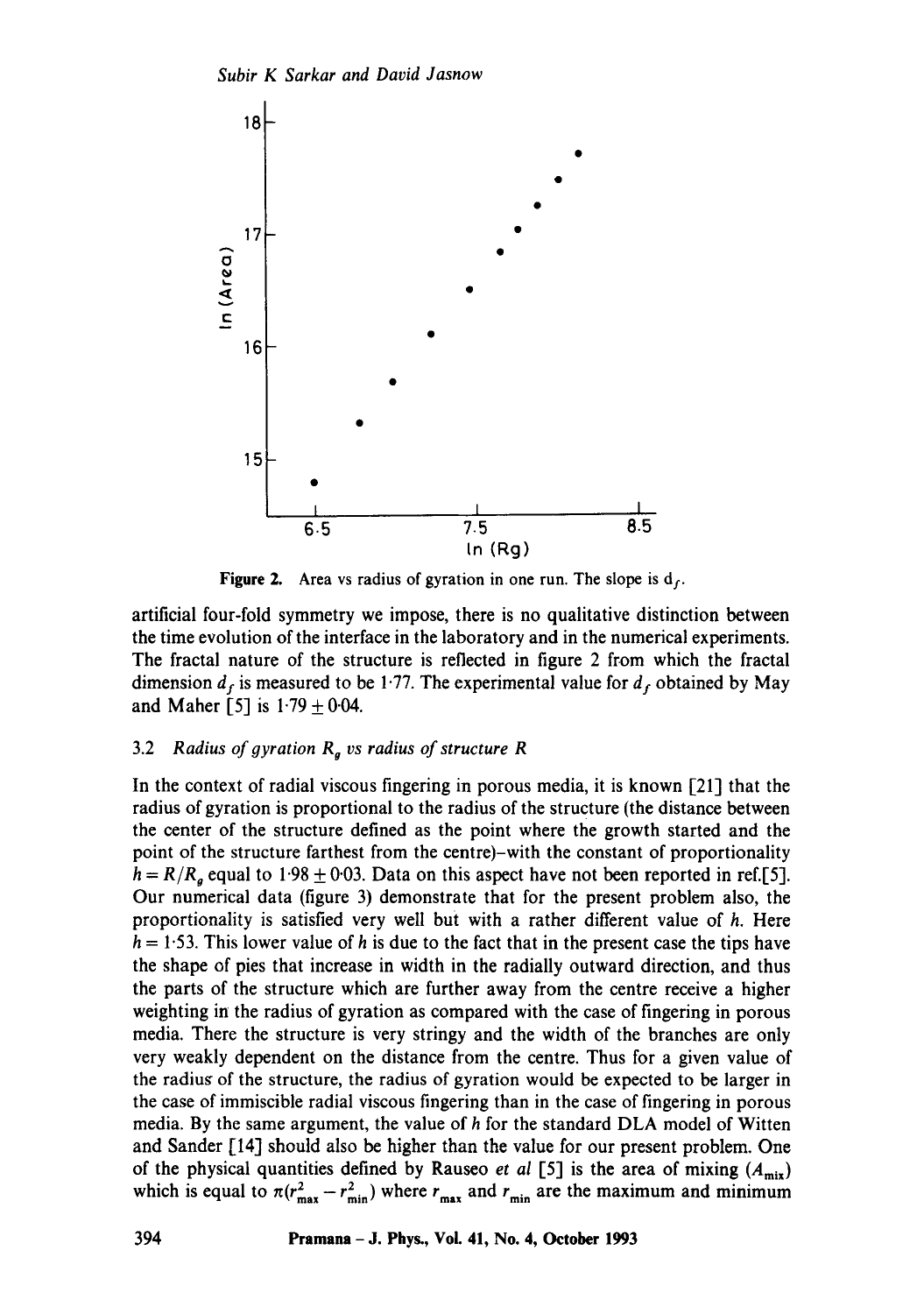

**Figure 3.**  Radius of the structure vs. radius of gyration.

values of the radial coordinate over all the points of the interface. Thus  $r_{\text{max}}$  is nothing but the radius of the structure.  $r_{\min}$  corresponds to some point deep in the interior, and since the growth is essentially absent in such shielded regions,  $r_{\min}$  changes little during the growth and very soon  $r_{\text{max}}^2$  dominates. Thus  $A_{\text{mix}}$  is essentially equal to  $\pi R^2$  and is equivalent to the radius of the structure (R) from the point of view of scaling properties. For this reason we do not separately analyze  $A_{mix}$  in this paper.

## 3.3 *Total arclength*  $(S_T)$  *of the interface*

In the classical 2-d DLA problem on a square lattice, one can define the arclength as the number of interfacial points. Here the interfacial points are those points of the aggregate which have at least one empty neighboring point. But since the probablity of having all the four neighbouring lattice points occupied is rather small, the length of the interface as defined above is essentially the same as the mass of the aggregate. One encounters a similar problem of definition for radial miscible viscous fingering [16] or for fingering in porous media [21]. In the present problem these difficulties are absent, and the total arclength is an interesting and independent parameter to study. Reference [5] also defines a reduced quantity called the stretching parameter  $\varphi = [(S_T/2\pi\sqrt{2R_g})-1]$ . Obviously its scaling properties are not independent of those of  $S_T$  which is what we will limit our attention to here. However, to obtain a qualitative comparison with the data of ref.[5], we present our numerical results on the stretching parameter along with the laboratory data in figure 4. To uncover possible new scaling relations,  $\ln(S_T)$  is plotted as a function of  $\ln(\text{area})$  in figure 5a. The experimental data displayed in figure 5b combines data from several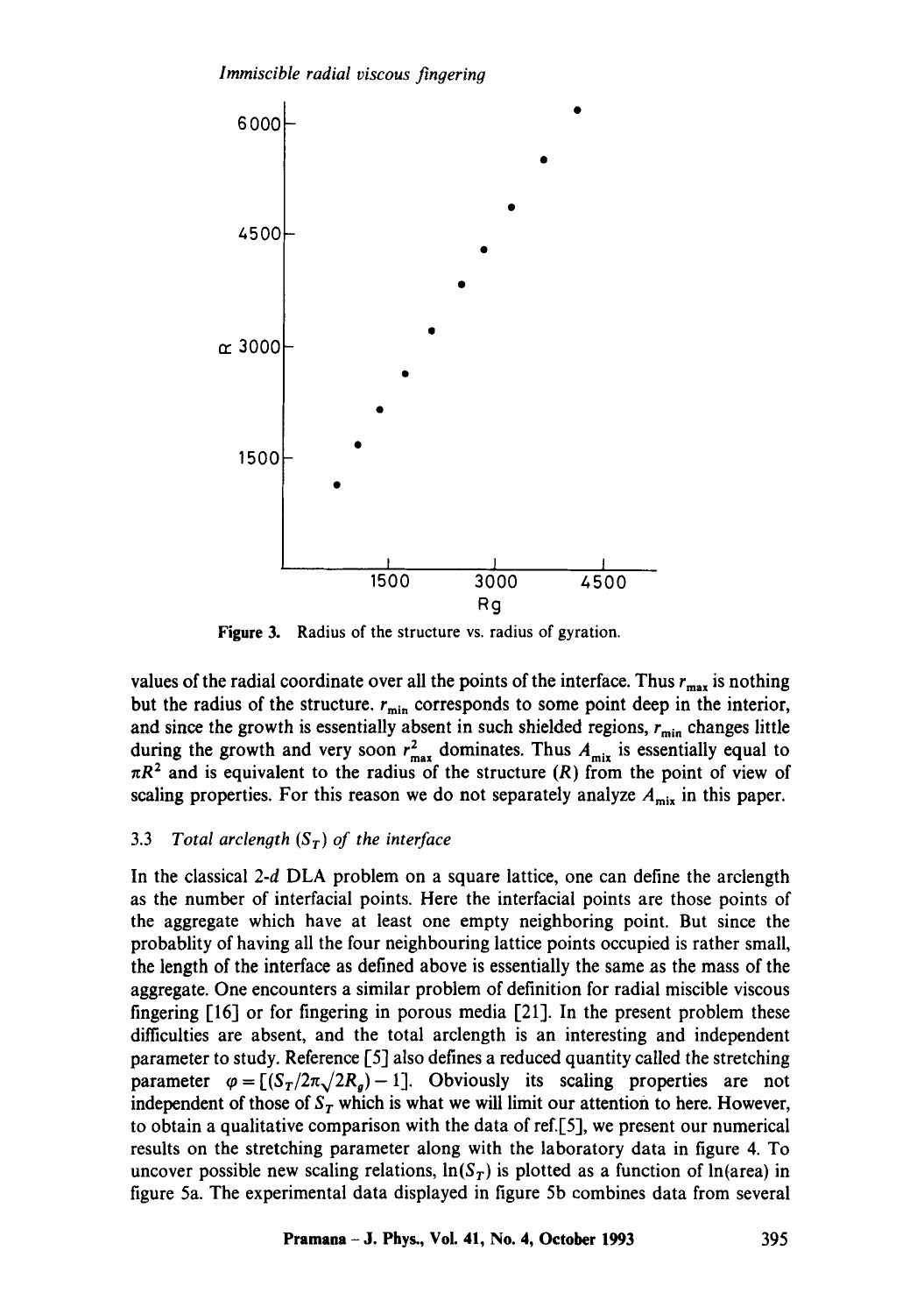

Figure 4. (a) Stretching vs area for a typical run in the numerical experiment. (b) Log-log plot of stretching vs area from laboratory experiment (ref. 5). Different symbols are used for data for different runs which have different areal flow rates and/or plate spacings. Since the areal flow rate in dimensionless units is always equal to  $2\pi$ , time is equivalent to area.

runs with different values of flow rates and/or gap width of the Hele-Shaw cell. If we use the data from our numerical calculation or from a single run in figure 5b (to which the numerical data corresponds), the value of the scaling index thus obtained would be too uncertain. For this reason we have used the data of figure 5b which spans a much wider range and helps us obtain a much less uncertain value of the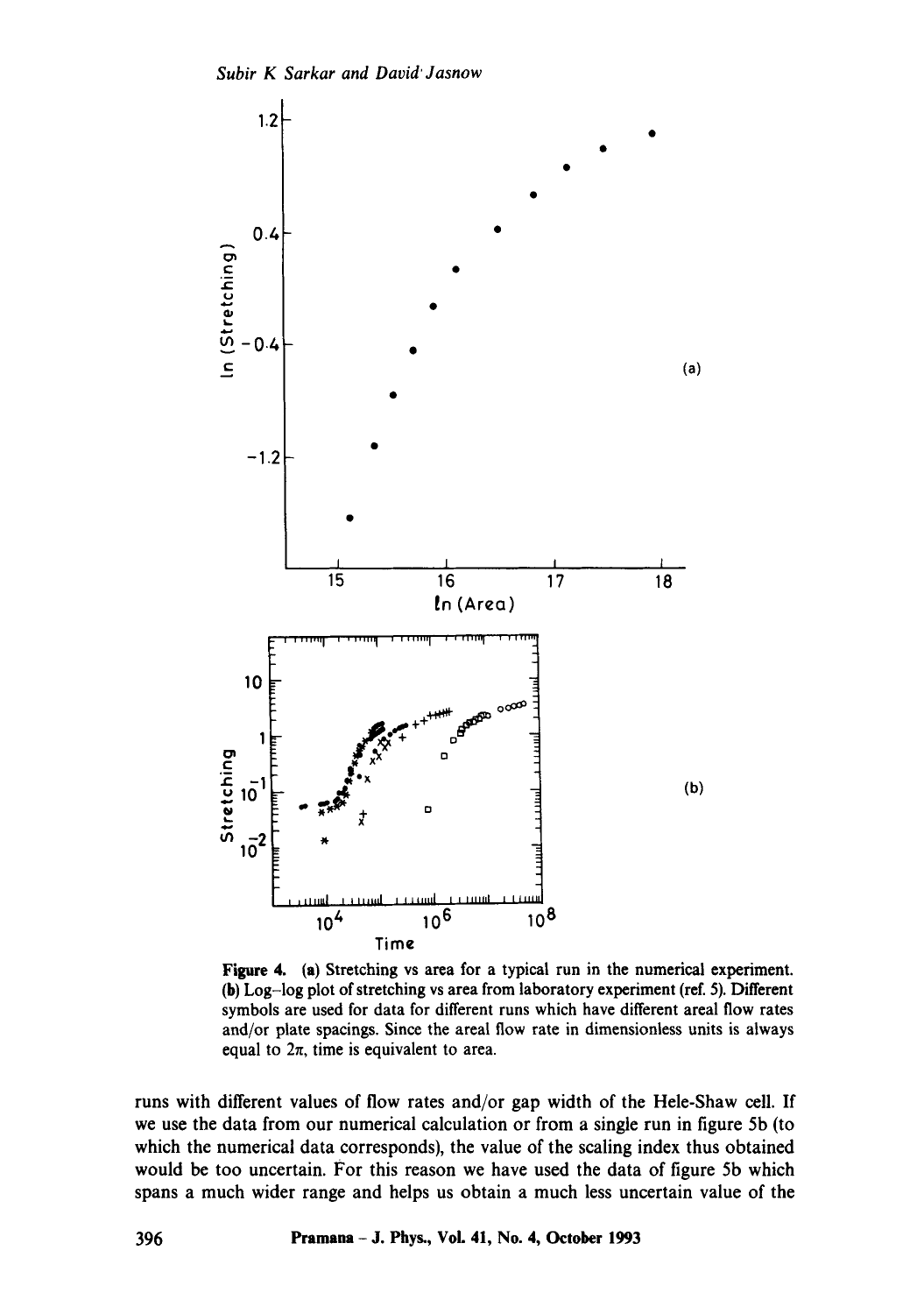

Figure 5. (a) Total arclength vs area. (b) Total arclength vs area from laboratory data (ref. 5). Different symbols are for different runs. Time is equivalent to area.

scaling index  $d_{SA}$ —defined here as the slope of  $ln(S_T)$  vs In(area). The estimate for  $d_{SA}$  is 0.74 (calculated on the basis of the dashed straight line in figure 5b). The assumption made here implicitly is that the total arclength is proportional to  $(area)<sup>z</sup>$ where  $z = d_{SA}$  and the constant of proportionality depends on the area at the most in a rather weak manner. If this constant of proportionality is different for different runs, then this determination of  $d_{SA}$  by combining data from different runs is no more reliable than what would be the case if we tried to evaluate it from a single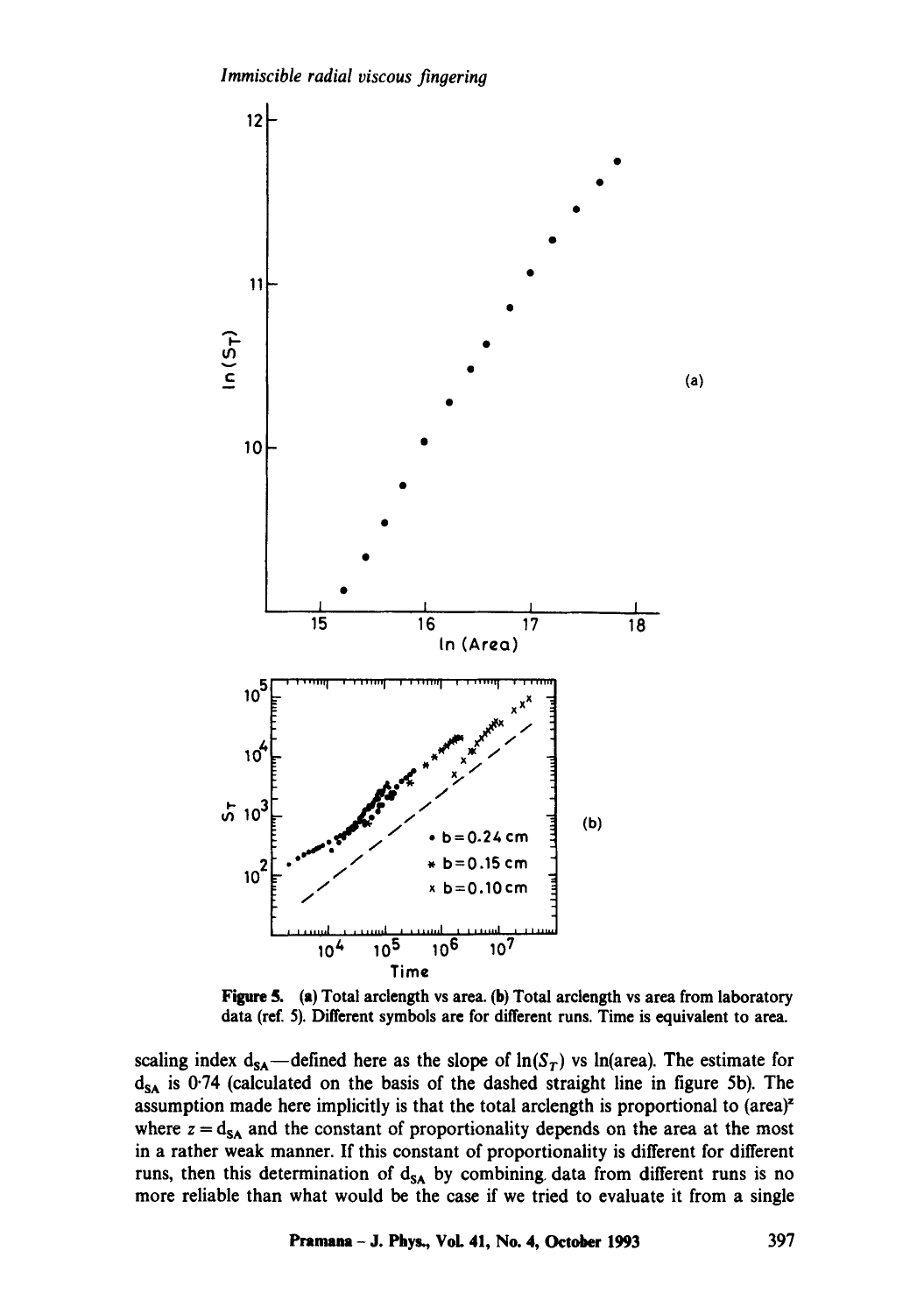run. The assumption that we have made is trivially true for a growing circle and is also consistent with the data in figure 5b.

We note here that a recent work [22] also provides data on this although the boundary conditions are rather different. Translated to our problem, this work presents numerical data on a flow in which the pressure is maintained constant at a higher value inside the gas and at a lower value on a circle of large radius. A log-log plot of  $(S_T/\sqrt{\text{area}})$  as a function of  $S_T$  is presented. The linearity of the curve is convincing and we read off the slope to be approximately 0.35. The value of 0.74 for  $d_{SA}$ , as obtained from figure 5b, would imply a value of 0.324 for this slope. However, one has to carefully analyze the implications of the difference of boundary conditions to see whether they should influence the scaling properties. If one can demonstrate that the scaling, at least for this pair of variables, should be identical for these two different kinds of boundary conditions then this work supports the present one.

#### **4. Conclusions**

We have not seen any qualitative difference between the experimental data and our numerical results using a model that excludes the velocity-dependent part of the boundary condition and the effect of finite film thickness. Of course this, by itself, does not ensure that these factors can be ignored for all purposes. But our conclusion is further supported by the excellent agreement between the laboratory and the numerical data for the value of the fractal dimension. The numerics also provide a very precise value for the ratio between the radius of the structure and the radius of gyration. Unfortunately this ratio is not available for the laboratory experiments.

To summarize, these results lead us to believe that a model with just the surface tension in the boundary condition should be adequate for a theoretical description of the radial immiscible viscous fingering experiments of ref. [5]. It is significant that there was no need to incorporate noise explicitly to trigger tip-splitting. The results for the scaling of the total length of the interface as a function of the radius of gyration are new and have found theoretical support  $[13]$ . The mean field analysis of ref.  $[13]$ also predicts that scaling in this problem is subject to a periodic modulation. Thus if x and y are the scaling variables of interest, then if  $ln(x)$  is plotted as a function of  $\ln(y)$ , one should obtain a periodically modulated straight line. The amplitude of modulation depends on the particular pair of variables concerned. In such a curve, a segment spanning only about one period will indeed look like the data for a single run from both the numerical and the laboratory experiments as has been reported in this paper. Also the amplitude of modulation will determine the degree of uncertainty, of the estimated value of the slope of the underlying straight line if one has such limited data. Finally, it should be noted that we have avoided quoting estimates of error bars on the various scaling amplitudes or exponents. As should be obvious from the context, none of the standard techniques of estimation of error bars work in the present case. The way to do is to generate the data on the interface dynamics for many different initial conditions, estimate exponents or amplitudes the way it has been done here and then to perform statistical analysis in order to estimate the error bars. Obviously, this error bar would be a measure of the sensitivity of the scaling aspects with respect to the initial conditions.